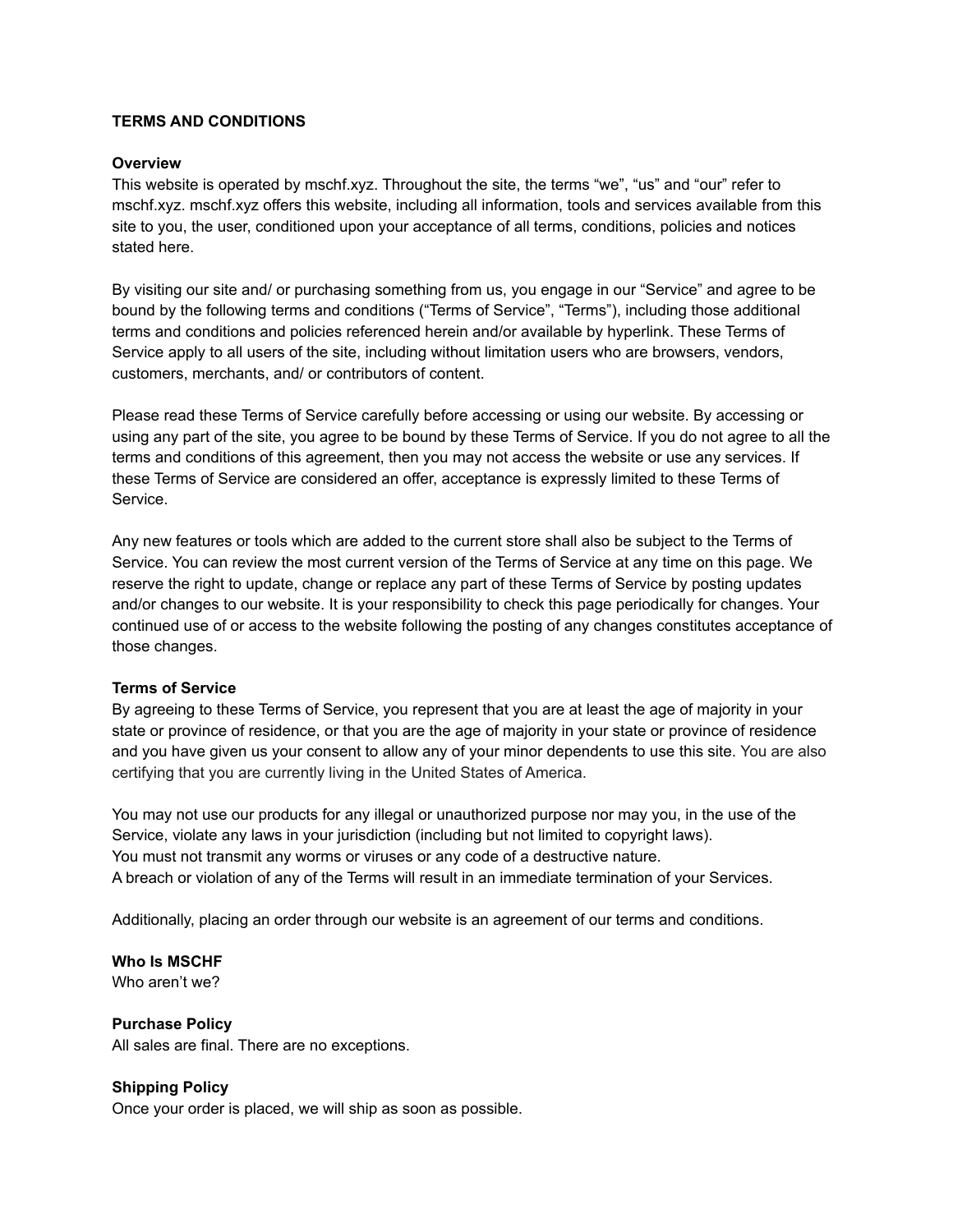There are no guaranteed delivery windows or ship-by dates. We'll do our best to update consumers if there are unforeseen delays.

#### **Return Policy**

We do not accept returns.

**Refund Policy**

We do not offer refunds.

**Cancellation Policy** We do not accept order cancellations.

# **Customer Support Window**

After 60 days of purchase we do not carry out customer service on products.

# **General Conditions**

We reserve the right to refuse service to anyone for any reason at any time.

You understand that your content (not including credit card information), may be transferred unencrypted and involve (a) transmissions over various networks; and (b) changes to conform and adapt to technical requirements of connecting networks or devices. Credit card information is always encrypted during transfer over networks.

You agree not to reproduce, duplicate, copy, sell, resell or exploit any portion of the Service, use of the Service, or access to the Service or any contact on the website through which the service is provided, without express written permission by us.

The headings used in this agreement are included for convenience only and will not limit or otherwise affect these Terms.

# **Eligibility**

The Promotion is open only to legal residents of the 50 United States and the District of Columbia, who are 18 (except 19 in Alabama and Nebraska and 21 in Mississippi) years of age or older at the time of Promotion registration. Employees of MSCHF (Sponsor), their respective parent companies, affiliates, subsidiaries, advertising, and fulfillment and marketing agencies, (collectively, "Promotion Parties") their immediate families (parent, child, sibling & spouse, and their respective spouses, regardless of where they reside) and persons living in the same households as such individuals (whether related or not) are not eligible to participate in the program. By participating, you agree to these Official Rules and to the decisions of the Sponsors, which are final and binding in all respects. Void in any other US jurisdiction not listed above and where prohibited by law, rule, or regulation. All federal, state, and local laws and regulations apply.

# **Prize**

There is a single payout "prize", the amount of which will be the total prize pool displayed on the MSAT website at the conclusion of the sign up period minus any associated credit card fees.

#### **Prize Restrictions**

Limit of one entry per person.

**Promotion Period** February 28th, 2022 to March 6th, 2022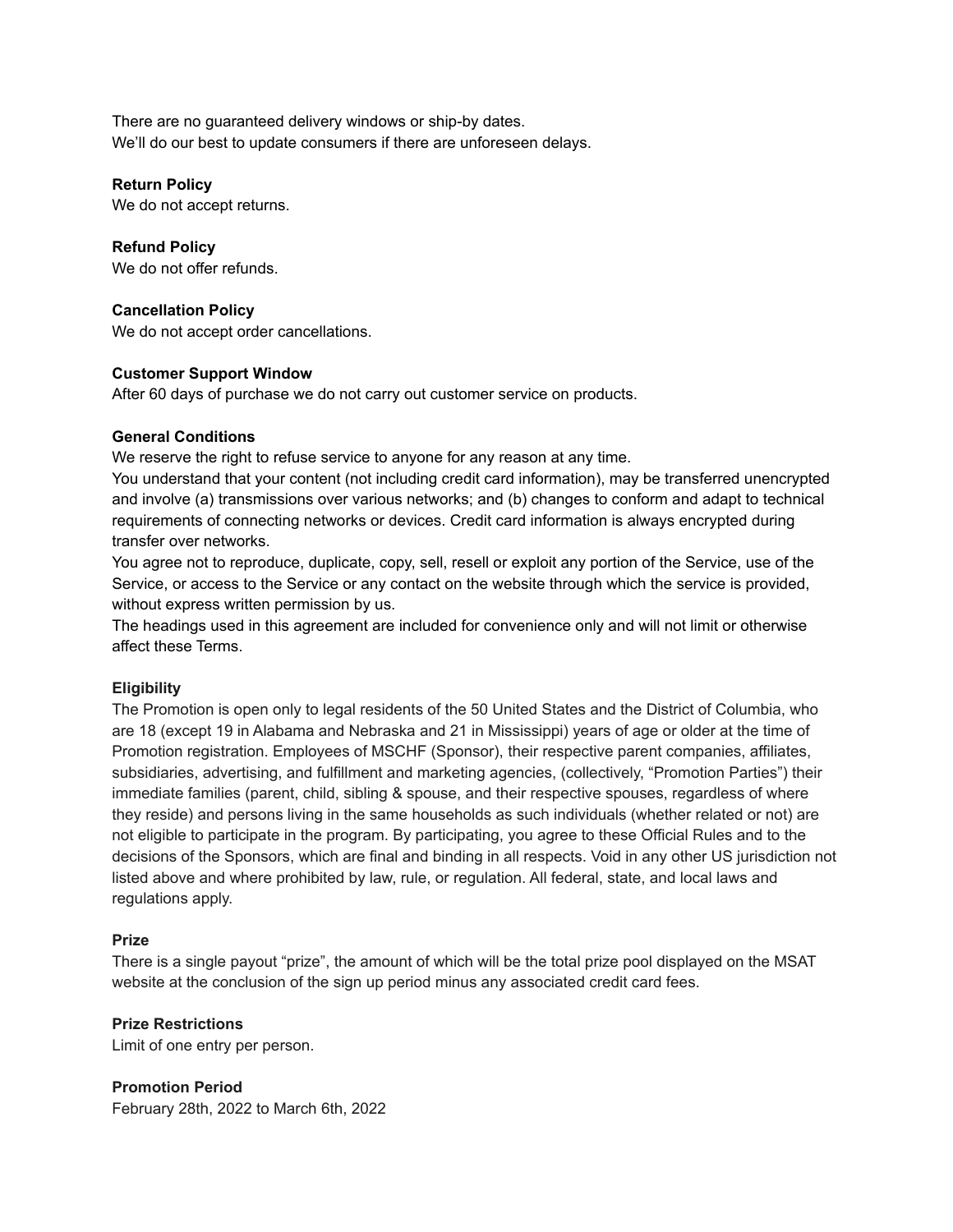#### **Participation**

Participants that are legally eligible will purchase a one-time entry (\$52.00 USD). After purchasing an entry, the participant will take the MSAT exam on Saturday, March 5th, 2022 starting at 12 PM EST. Upon completion, the exams will be graded. The participant with the highest score will be announced as the winner of the promotion on Sunday March 6th, 2022. If more than one participant ties with the highest score, the winner will be determined based on who has the highest score and the fastest time to complete the exam. Participants who pay for entry into the exam and do not show up during the specified exam period will not be eligible to win the prize. The exam will only run one time.

# **SAT ® is a trademark owned by The College Board, which is not affiliated with, and does not endorse, this promotion.**

#### **Notification of Winning**

The Potential First Place winner(s) will be notified by email and/or phone within two (2) business days of the Promotion Period. Potential First Place Prize winner(s) will be sent, via email and/or overnight mail, an Affidavit of Eligibility/Release, and an IRS W9 Form. All forms must be completed, signed, and returned to Sponsors within seven (7) days of date of issuance. The potential winner then and only then becomes the "winner." If such potential winner cannot be contacted within a reasonable time period (one week after notice), if the potential winner is ineligible, if any notification is returned undeliverable, or if the potential winner otherwise fails to fully comply with these Official Rules, he/she will forfeit that prize and an alternate winner may be selected from among all remaining Entries for that drawing.

# **PRIZES ARE AWARDED "AS IS" WITH NO GUARANTEE. ALL WARRANTIES, WHETHER EXPRESS OR IMPLIED, INCLUDING THE WARRANTIES OF MERCHANTABILITY AND FITNESS FOR A PARTICULAR PURPOSE, ARE HEREBY DISCLAIMED BY THE PROMOTION PARTIES. ALL PRIZE DETAILS ARE AT SPONSORS' SOLE DISCRETION. ANY COSTS AND EXPENSES ASSOCIATED WITH PRIZE ACCEPTANCE AND USE NOT SPECIFIED HEREIN AS BEING PROVIDED ARE WINNERS' SOLE RESPONSIBILITY.**

#### **General**

Each winner hereby expressly grants to the Promotion Parties and their respective designees all rights to use and publish his/her name, likeness (photographic or simulated), voice, and province of residence for all purposes, including without limitation, advertising, marketing, promotional and publicity purposes in connection with this Promotion ("Advertising"), in any and all media now or hereafter devised, worldwide in perpetuity, without any form of notice or any amount or kind of compensation or permission, except where prohibited by applicable law. All copyright, trademark or other intellectual property rights in such Advertising shall be owned by Sponsors and/or their licensors, and each winning participant hereby disclaims and waives any claim of right to such Advertising. Such Advertising shall be solely under the control of Sponsors and/or their licensors, and each winner hereby waives any claim of control over the Advertising content as well as any possible claims of misuse of such winning recipient's name, likeness or voice under contract, tort, or any other theory of law. The Promotion Parties do not assume any responsibility for any disruption in the Promotion Parties, including but not limited to the failure or interruption of any internet service provider. In the event there is a discrepancy or inconsistency between disclosures and other statements contained in any Promotion materials and the terms and conditions of these Official Rules, these Official Rules shall prevail, govern, and control. In no event will more prizes be awarded than the single available payout. All federal, state, and local laws and regulations apply. All decisions as to these Official Rules and interpretations thereof are exclusively within the sole discretion of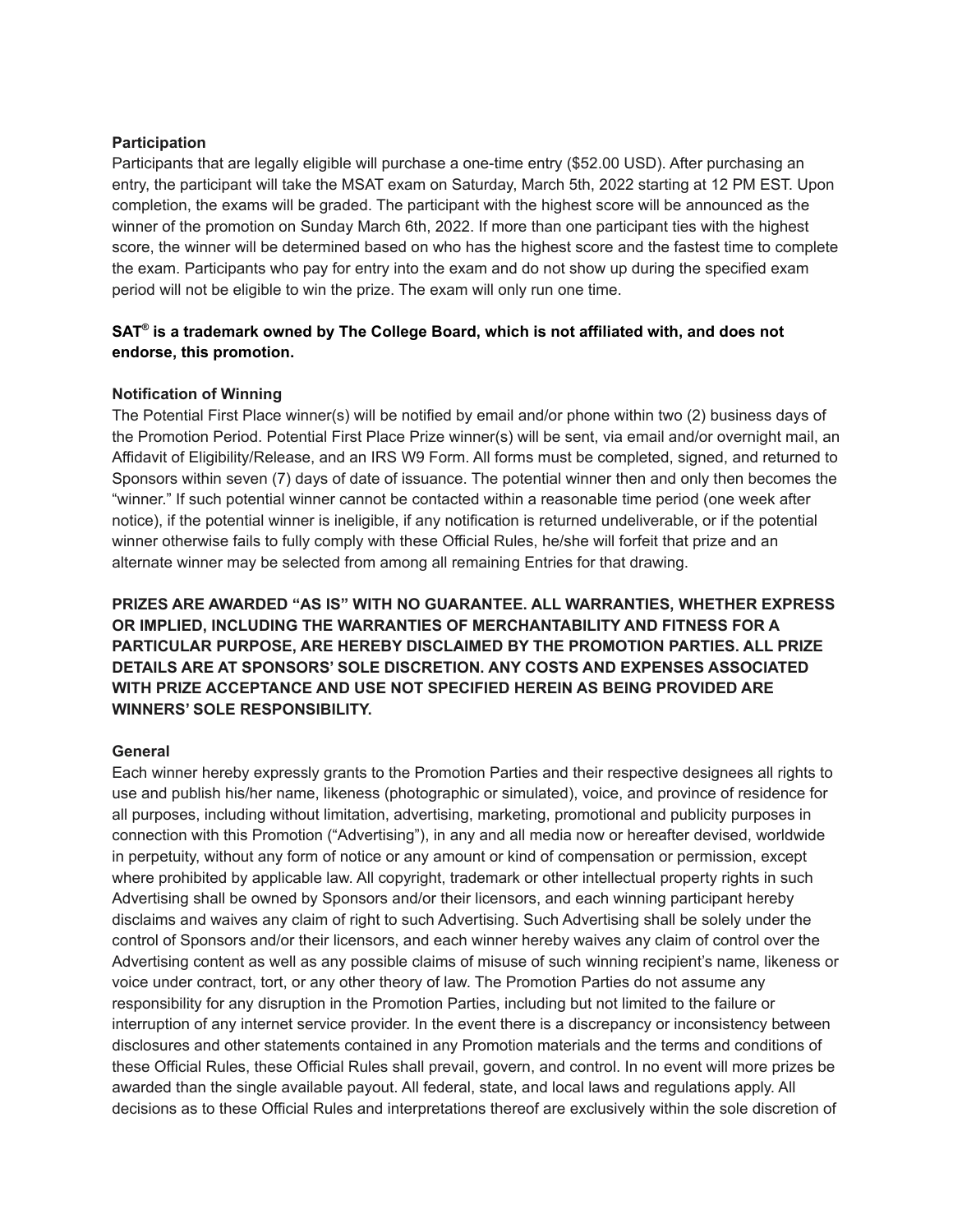the Promotion Parties and may be changed from time to time without notice. The Promotion Parties reserve the right to cancel or modify the Promotion at any time without notice. A potential winner may be requested to provide the Sponsors with proof that the potential winner is the authorized account holder of the email account associated with the winning Entry. The authorized account holder is deemed to be the natural person who is assigned the email account by the email platform operator. If, in Sponsors' sole determination, a dispute cannot be resolved, the Entry will be deemed ineligible. Entries generated by a script, macro or other automated means will be disqualified. Entries that are incomplete, garbled, or corrupted are void and will not be accepted.

#### **Conduct**

By participating in this Promotion, you agree to be bound by these Official Rules and the decisions of the Promotion Parties, which shall be final, binding, and non-appealable in all respects. Failure to comply with these Official Rules may result in disqualification. The Promotion Parties reserve the right at their sole discretion to disqualify any individual found to be tampering with the participation process or the operation of the Promotion, or to be acting in any manner deemed by the Promotion Parties to be in violation of the Official Rules, or to be acting in any manner deemed by the Promotion Parties to be unsportsmanlike or disruptive, or with intent to annoy, abuse, threaten or harass any other person and void all associated Entries and/or registrations. *CAUTION: ANY ATTEMPT BY A USER, YOU OR ANY OTHER INDIVIDUAL TO DELIBERATELY DAMAGE OR UNDERMINE THE LEGITIMATE OPERATION OF THE PROMOTION IS A VIOLATION OF CRIMINAL AND CIVIL LAWS, AND SHOULD SUCH AN ATTEMPT BE MADE, THE PROMOTION PARTIES RESERVE THE RIGHT TO SEEK DAMAGES AND OTHER REMEDIES (INCLUDING ATTORNEYS' FEES) FROM ANY SUCH PERSON TO THE FULLEST EXTENT PERMITTED BY LAW.*

#### **Limitations of Liability**

The Promotion Parties assume no responsibility or liability for (a) lost, late, stolen, undelivered, inaccurate, incomplete, delayed, misdirected, damaged or garbled registrations, Entries, URLs, or emails; (b) any incorrect or inaccurate Entry information, or for any faulty or failed electronic data transmissions; (c) any unauthorized access to, or theft, destruction or alteration of Entries or registrations at any point in the operation of this Promotion; (d) any technical malfunction, failure, error, omission, interruption, deletion, defect, delay in operation or communications line failure, regardless of cause, with regard to any equipment, systems, networks, lines, cable, satellites, servers, computers or providers utilized in any aspect of the operation of the Promotion; (e) inaccessibility or unavailability of the Internet or the Web Site or any combination thereof or for computer hardware or software malfunctions, failures or difficulties, or other errors or difficulties of any kind whether human, mechanical, electronic, computer, network, typographical, printing or otherwise relating to or in connection with the Promotion, including, without limitation, errors or difficulties which may occur in connection with the administration of the Promotion, the processing of Entries, social networking posts, or registrations, the announcement of the prizes, or in any other Promotion-related materials; or (f) any injury or damage to participants or to any other person's computer which may be related to or resulting from any attempt to participate in the Promotion. If, for any reason, the Promotion (or any part thereof) is not capable of running as planned for reasons which may include, without limitation, infection by computer virus, tampering, unauthorized intervention, fraud, technical failures, or any other causes which may corrupt or affect the administration, security, fairness, integrity or proper conduct of this Promotion, then the Promotion Parties reserve the right at their sole discretion to cancel, terminate, modify or suspend the Promotion in whole or in part. If terminated, the Promotion Parties will award the prizes from among all non-suspect, eligible Entries received for the Promotion up to the time of such action.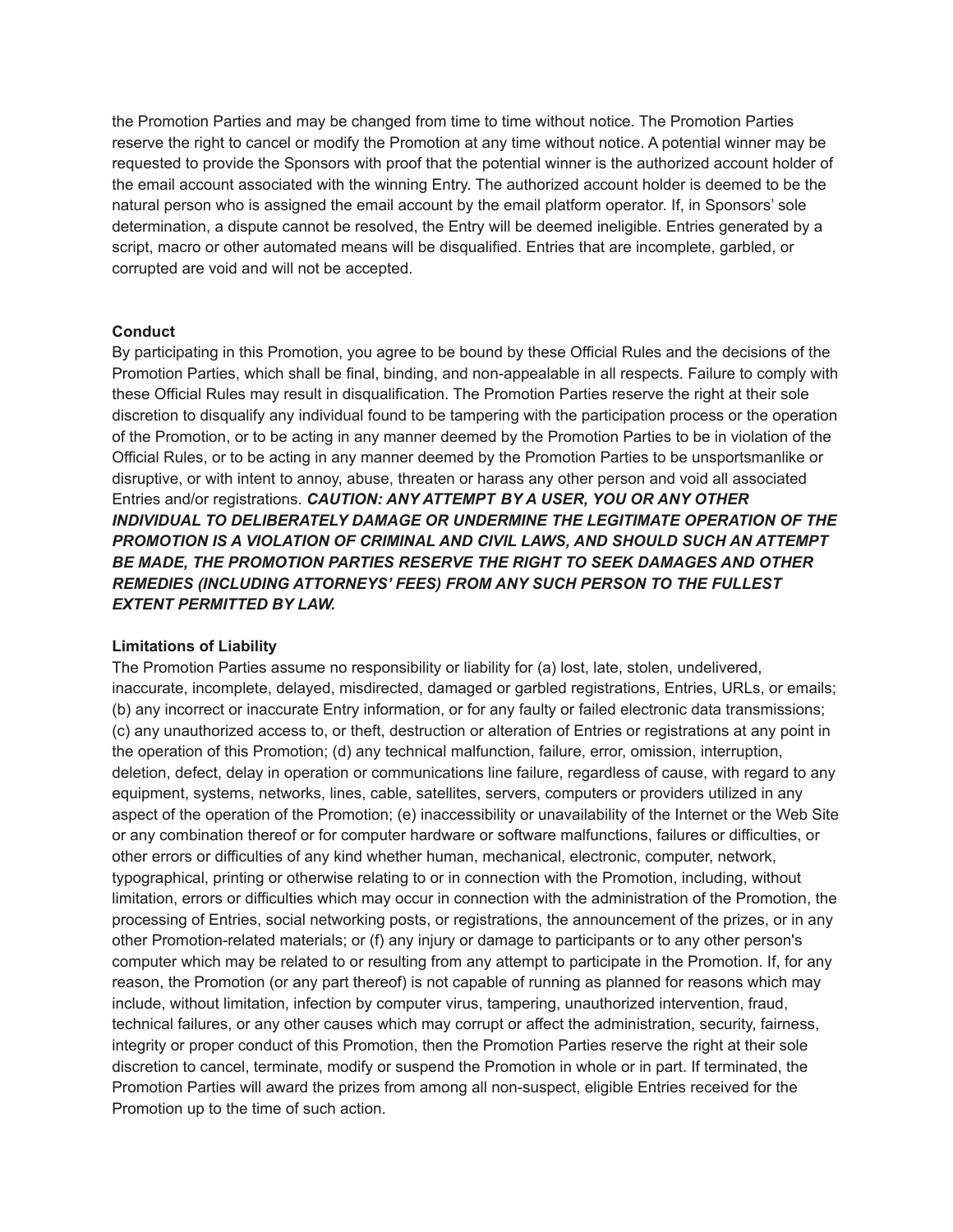#### **Release**

All participants, as a condition of participation in this Promotion, agree to release, hold harmless and indemnify the Promotion Parties and Sponsors from and against any and all liability, claims, damages, or actions of any kind whatsoever for injuries, damages, or losses to persons or property which may be sustained, in whole or in part, directly or indirectly, in connection with (i) participation in any aspect of the Promotion, (ii) the receipt, ownership or use of the prize awarded, including any travel associated with any prize, (iii) participant's registration material on any related website, or (iv) any typographical or other error in these Official Rules.

# **Choice of Law and Jurisdiction**

Except where prohibited, all issues and questions concerning the construction, validity, interpretation, and enforceability of these Official Rules, or the rights and obligations of entrants or winners, Sponsors, and administrator in connection with this Promotion, shall be governed by, and construed in accordance with, the laws of the State of Texas, without giving effect to any choice of law or conflict of law rules or provisions (whether of the State of Texas or any other jurisdiction), which might otherwise cause the application of the laws of any jurisdiction other than State of Texas. Any action seeking legal or equitable relief arising out of or relating to the Promotion or these Official Rules shall be brought only in the courts of the State of Texas. You hereby irrevocably consent to the personal jurisdiction of said courts and waive any claim of forum non-conveniens or lack of personal jurisdiction they may have. By participating in this Promotion, you agree that (i) any and all disputes, claims and causes of action arising out of or connected with this Promotion shall be resolved individually, without resort to any form of class action; (ii) any and all claims, judgments and awards shall be limited to actual out-of-pocket costs incurred, including costs associated with participating, but in no event attorneys' fees; and (iii) under no circumstances will you be permitted to obtain awards for and hereby waive all rights to claim punitive, incidental and consequential damages and any other damages, other than for actual out-of-pocket expenses, and any and all rights to have damages multiplied or otherwise increased.

# **Privacy for this program**

Except as noted in these Official Rules, information collected for this Promotion is used only for the purpose of Promotion administration and winner notification and will not be re-used, sold, or shared in any manner by the Promotion Parties or any third parties unless you have elected to receive additional information or promotional material from the Sponsors, or a third party. By participating in the Promotion, participant agrees to all of the terms and conditions of the Sponsors' Privacy Policies, which are available at https://www.mschf.xyz/app/privacy-policy.pdf. In the event of any discrepancy between the Sponsors' Privacy Policies and these Official Rules, these Official Rules shall control and govern.

# **Tax Information**

All federal, state, local, and other taxes on prizes and any other costs and expenses associated with prize acceptance and use not specified herein as being provided, are the sole responsibility of the applicable winner. A 1099 tax form (preceded by a W9 Form) will be issued to the First Place Prize Winners.

#### **Accuracy, Completeness and Timeliness of Information**

We are not responsible if information made available on this site is not accurate, complete or current. The material on this site is provided for general information only and should not be relied upon or used as the sole basis for making decisions without consulting primary, more accurate, more complete or more timely sources of information. Any reliance on the material on this site is at your own risk.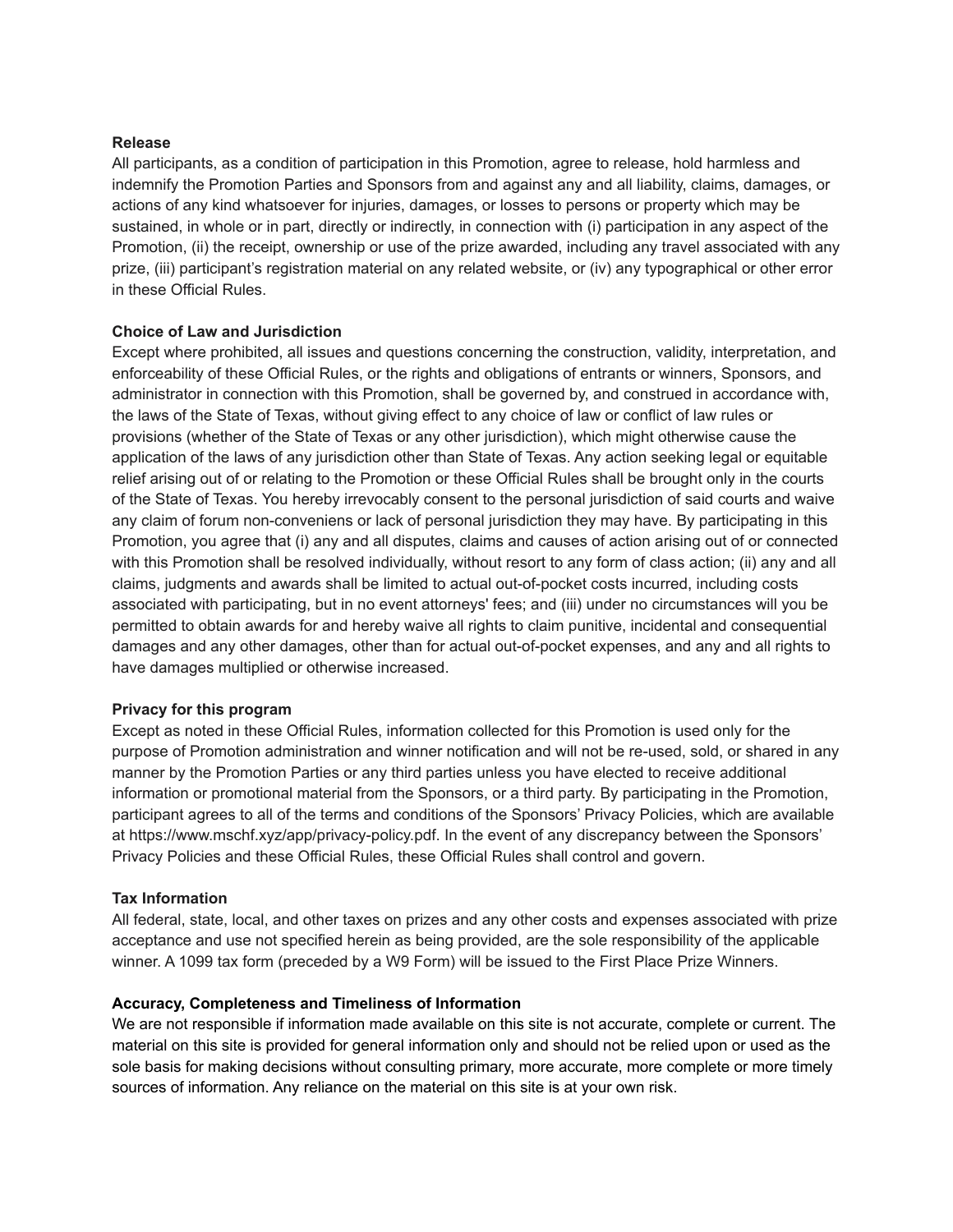This site may contain certain historical information. Historical information, necessarily, is not current and is provided for your reference only. We reserve the right to modify the contents of this site at any time, but we have no obligation to update any information on our site. You agree that it is your responsibility to monitor changes to our site.

# **Modifications to the Services and Prices**

Prices for our products are subject to change without notice.

We reserve the right at any time to modify or discontinue the Service (or any part or content thereof) without notice at any time.

We shall not be liable to you or to any third-party for any modification, price change, suspension or discontinuance of the Service.

# **Products or Services**

Certain products or services may be available exclusively online through the website. These products or services may have limited quantities and are subject to return or exchange only according to our Return Policy.

We have made every effort to display as accurately as possible the colors and images of our products that appear at the store. We cannot guarantee that your computer monitor's display of any color will be accurate.

We reserve the right, but are not obligated, to limit the sales of our products or Services to any person, geographic region or jurisdiction. We may exercise this right on a case-by-case basis. We reserve the right to limit the quantities of any products or services that we offer. All descriptions of products or product pricing are subject to change at anytime without notice, at the sole discretion of us. We reserve the right to discontinue any product at any time. Any offer for any product or service made on this site is void where prohibited.

We do not warrant that the quality of any products, services, information, or other material purchased or obtained by you will meet your expectations, or that any errors in the Service will be corrected.

# **Accuracy of Billing and Account Information**

We reserve the right to refuse any order you place with us. We may, in our sole discretion, limit or cancel quantities purchased per person, per household or per order. These restrictions may include orders placed by or under the same customer account, the same credit card, and/or orders that use the same billing and/or shipping address. In the event that we make a change to or cancel an order, we may attempt to notify you by contacting the e-mail and/or billing address/phone number provided at the time the order was made. We reserve the right to limit or prohibit orders that, in our sole judgment, appear to be placed by dealers, resellers or distributors.

You agree to provide current, complete and accurate purchase and account information for all purchases made at our store. You agree to promptly update your account and other information, including your email address and credit card numbers and expiration dates, so that we can complete your transactions and contact you as needed.

# **Optional Tools**

We may provide you with access to third-party tools over which we neither monitor nor have any control nor input.

You acknowledge and agree that we provide access to such tools "as is" and "as available" without any warranties, representations or conditions of any kind and without any endorsement. We shall have no liability whatsoever arising from or relating to your use of optional third-party tools.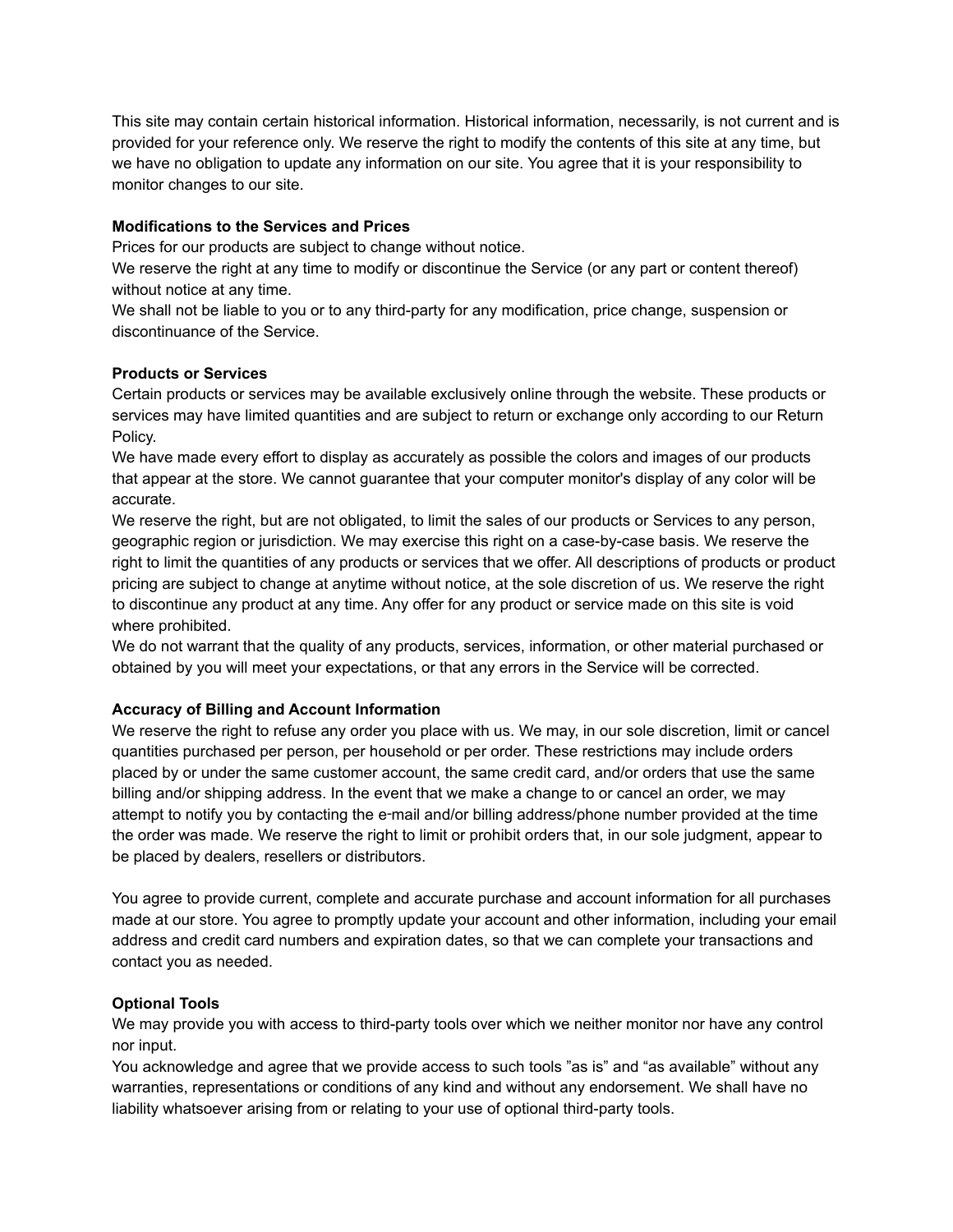Any use by you of optional tools offered through the site is entirely at your own risk and discretion and you should ensure that you are familiar with and approve of the terms on which tools are provided by the relevant third-party provider(s).

We may also, in the future, offer new services and/or features through the website (including, the release of new tools and resources). Such new features and/or services shall also be subject to these Terms of Service.

# **Third-Party Links**

Certain content, products and services available via our Service may include materials from third-parties. Third-party links on this site may direct you to third-party websites that are not affiliated with us. We are not responsible for examining or evaluating the content or accuracy and we do not warrant and will not have any liability or responsibility for any third-party materials or websites, or for any other materials, products, or services of third-parties.

We are not liable for any harm or damages related to the purchase or use of goods, services, resources, content, or any other transactions made in connection with any third-party websites. Please review carefully the third-party's policies and practices and make sure you understand them before you engage in any transaction. Complaints, claims, concerns, or questions regarding third-party products should be directed to the third-party.

#### **User comments, feedback and other submissions**

If, at our request, you send certain specific submissions (for example contest entries) or without a request from us you send creative ideas, suggestions, proposals, plans, or other materials, whether online, by email, by postal mail, or otherwise (collectively, 'comments'), you agree that we may, at any time, without restriction, edit, copy, publish, distribute, translate and otherwise use in any medium any comments that you forward to us. We are and shall be under no obligation (1) to maintain any comments in confidence; (2) to pay compensation for any comments; or (3) to respond to any comments.

We may, but have no obligation to, monitor, edit or remove content that we determine in our sole discretion are unlawful, offensive, threatening, libelous, defamatory, pornographic, obscene or otherwise objectionable or violates any party's intellectual property or these Terms of Service.

You agree that your comments will not violate any right of any third-party, including copyright, trademark, privacy, personality or other personal or proprietary right. You further agree that your comments will not contain libelous or otherwise unlawful, abusive or obscene material, or contain any computer virus or other malware that could in any way affect the operation of the Service or any related website. You may not use a false e-mail address, pretend to be someone other than yourself, or otherwise mislead us or third-parties as to the origin of any comments. You are solely responsible for any comments you make and their accuracy. We take no responsibility and assume no liability for any comments posted by you or any third-party.

#### **Personal Information**

Your submission of personal information through the store is governed by our Privacy Policy. To view our Privacy Policy.

#### **Errors, Inaccuracies and Omissions**

Occasionally there may be information on our site or in the Service that contains typographical errors, inaccuracies or omissions that may relate to product descriptions, pricing, promotions, offers, product shipping charges, transit times and availability. We reserve the right to correct any errors, inaccuracies or omissions, and to change or update information or cancel orders if any information in the Service or on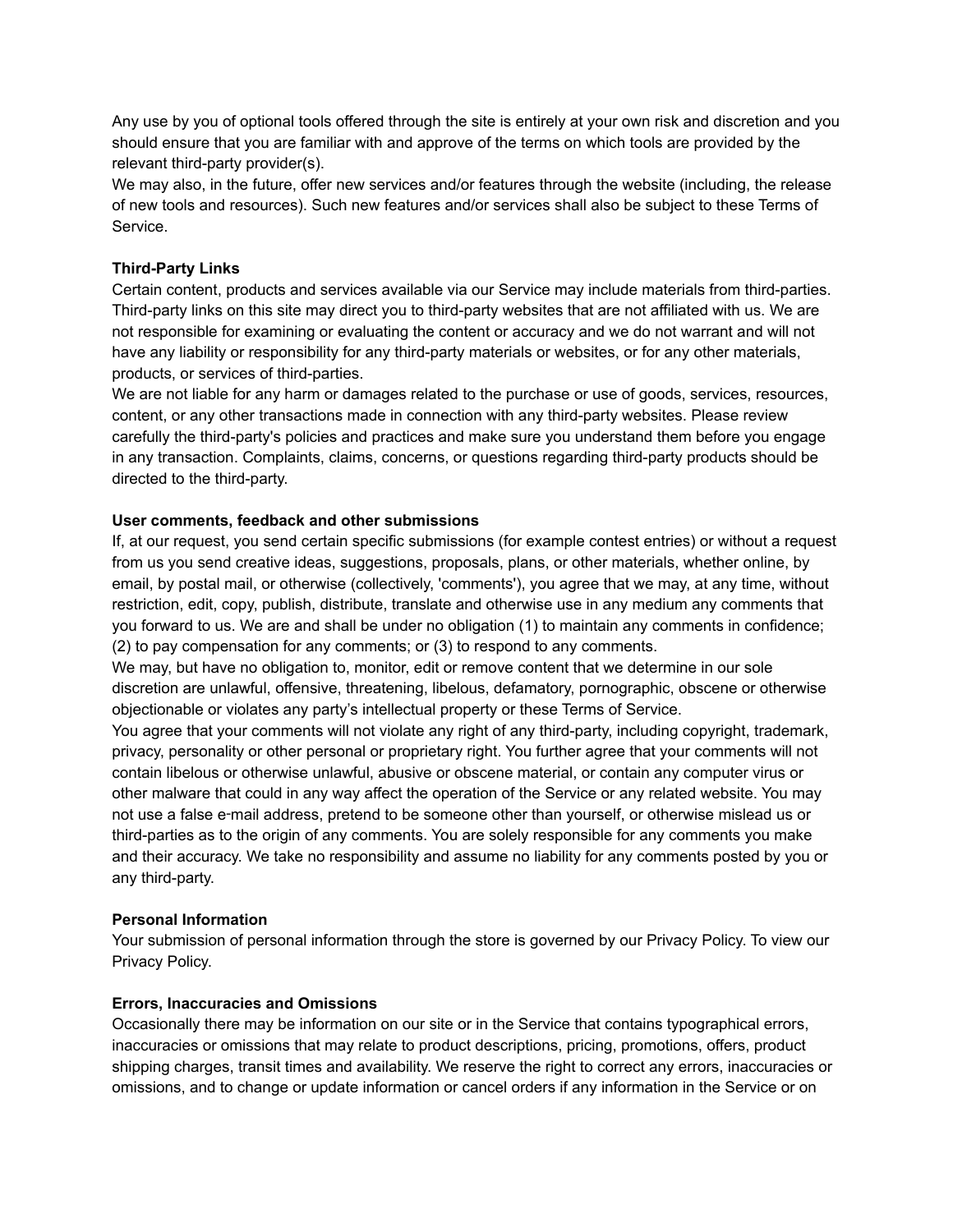any related website is inaccurate at any time without prior notice (including after you have submitted your order).

We undertake no obligation to update, amend or clarify information in the Service or on any related website, including without limitation, pricing information, except as required by law. No specified update or refresh date applied in the Service or on any related website, should be taken to indicate that all information in the Service or on any related website has been modified or updated.

# **Prohibited Uses**

In addition to other prohibitions as set forth in the Terms of Service, you are prohibited from using the site or its content: (a) for any unlawful purpose; (b) to solicit others to perform or participate in any unlawful acts; (c) to violate any international, federal, provincial or state regulations, rules, laws, or local ordinances; (d) to infringe upon or violate our intellectual property rights or the intellectual property rights of others; (e) to harass, abuse, insult, harm, defame, slander, disparage, intimidate, or discriminate based on gender, sexual orientation, religion, ethnicity, race, age, national origin, or disability; (f) to submit false or misleading information; (g) to upload or transmit viruses or any other type of malicious code that will or may be used in any way that will affect the functionality or operation of the Service or of any related website, other websites, or the Internet; (h) to collect or track the personal information of others; (i) to spam, phish, pharm, pretext, spider, crawl, or scrape; (j) for any obscene or immoral purpose; or (k) to interfere with or circumvent the security features of the Service or any related website, other websites, or the Internet. We reserve the right to terminate your use of the Service or any related website for violating any of the prohibited uses.

# **Disclaimers of Warranties, Limitation of Liability**

We do not guarantee, represent or warrant that your use of our service will be uninterrupted, timely, secure or error-free.

We do not warrant that the results that may be obtained from the use of the service will be accurate or reliable.

You agree that from time to time we may remove the service for indefinite periods of time or cancel the service at any time, without notice to you.

You expressly agree that your use of, or inability to use, the service is at your sole risk. The service and all products and services delivered to you through the service are (except as expressly stated by us) provided 'as is' and 'as available' for your use, without any representations, warranties or conditions of any kind, either express or implied, including all implied warranties or conditions of merchantability, merchantable quality, fitness for a particular purpose, durability, title, and non-infringement. In no case shall MSCHF, our directors, officers, employees, affiliates, agents, contractors, interns, suppliers, service providers or licensors be liable for any injury, loss, claim, or any direct, indirect, incidental, punitive, special, or consequential damages of any kind, including, without limitation lost profits, lost revenue, lost savings, loss of data, replacement costs, or any similar damages, whether based in contract, tort (including negligence), strict liability or otherwise, arising from your use of any of the service or any products procured using the service, or for any other claim related in any way to your use of the service or any product, including, but not limited to, any errors or omissions in any content, or any loss or damage of any kind incurred as a result of the use of the service or any content (or product) posted, transmitted, or otherwise made available via the service, even if advised of their possibility. Because some states or jurisdictions do not allow the exclusion or the limitation of liability for consequential or incidental damages, in such states or jurisdictions, our liability shall be limited to the maximum extent permitted by law.

By electing to receive content from MSAT and mschf.xyz, consumer agrees to: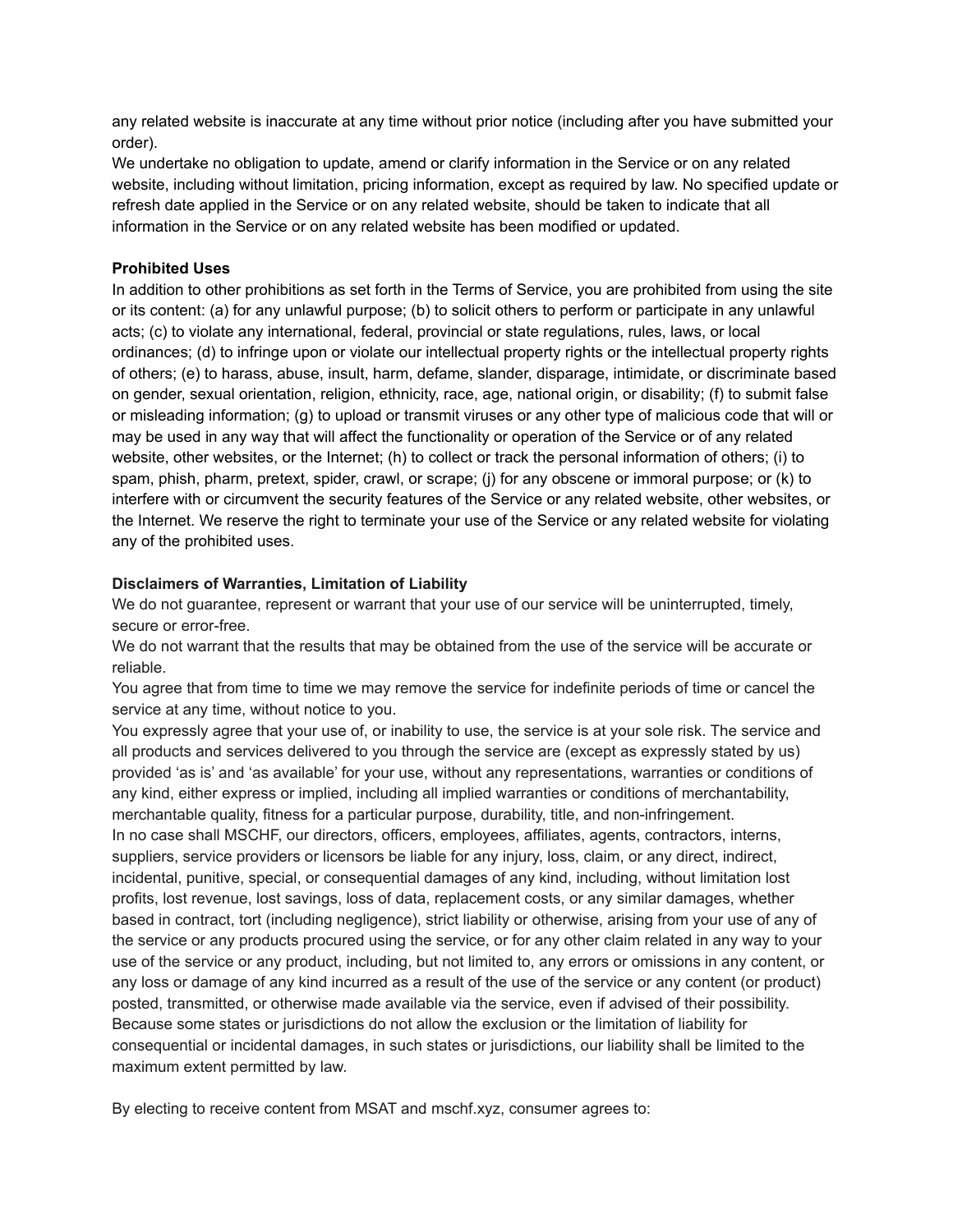- 1. Assume ANY and ALL RISKS of INJURY OR DEATH resulting from use of the product,
- 2. WAIVE, RELEASE, and NOT SUE, MAKE ANY CLAIMS OR FILE ANY ACTIONS against mschf.xyz, MSCHF.xyz, or any other owner or operator of businesses offering products through this website, or any one of the aforementioned entities and each of their insurance carriers, subsidiaries, affiliates, officers, directors, shareholders, members, representatives, assignees, employees, volunteers and agents, as well as any manufacturers and distributors (hereinafter the "Indemnified Parties" collectively, the "Indemnified Party" individually) that are based on, arise or result from, in whole or in part, use of the product, and
- 3. INDEMNIFY, DEFEND AND HOLD THE INDEMNIFIED PARTIES HARMLESS, from any and all claims, demands, actions, causes of action, losses or liabilities whatsoever arising from or related to participation in any activity and any loss, damage or injury, including death, that may be sustained by buyer or assignee, or caused to others or their property by buyer or assignee. Buyer also agrees to pay all costs, including reasonable attorneys' fees and disbursements, incurred by any Indemnified Party in defending an investigation, claim or suit brought by or on behalf of Buyer or assignee.

# **Indemnification**

You agree to indemnify, defend and hold harmless mschf.xyz and our parent, subsidiaries, affiliates, partners, officers, directors, agents, contractors, licensors, service providers, subcontractors, suppliers, interns and employees, harmless from any claim or demand, including reasonable attorneys' fees, made by any third-party due to or arising out of your breach of these Terms of Service or the documents they incorporate by reference, or your violation of any law or the rights of a third-party.

#### **Severability**

In the event that any provision of these Terms of Service is determined to be unlawful, void or unenforceable, such provision shall nonetheless be enforceable to the fullest extent permitted by applicable law, and the unenforceable portion shall be deemed to be severed from these Terms of Service, such determination shall not affect the validity and enforceability of any other remaining provisions.

#### **Termination**

The obligations and liabilities of the parties incurred prior to the termination date shall survive the termination of this agreement for all purposes.

These Terms of Service are effective unless and until terminated by either you or us. You may terminate these Terms of Service at any time by notifying us that you no longer wish to use our Services, or when you cease using our site.

If in our sole judgment you fail, or we suspect that you have failed, to comply with any term or provision of these Terms of Service, we also may terminate this agreement at any time without notice and you will remain liable for all amounts due up to and including the date of termination; and/or accordingly may deny you access to our Services (or any part thereof).

#### **Entire Agreement**

The failure of us to exercise or enforce any right or provision of these Terms of Service shall not constitute a waiver of such right or provision.

These Terms of Service and any policies or operating rules posted by us on this site or in respect to The Service constitutes the entire agreement and understanding between you and us and govern your use of the Service, superseding any prior or contemporaneous agreements, communications and proposals,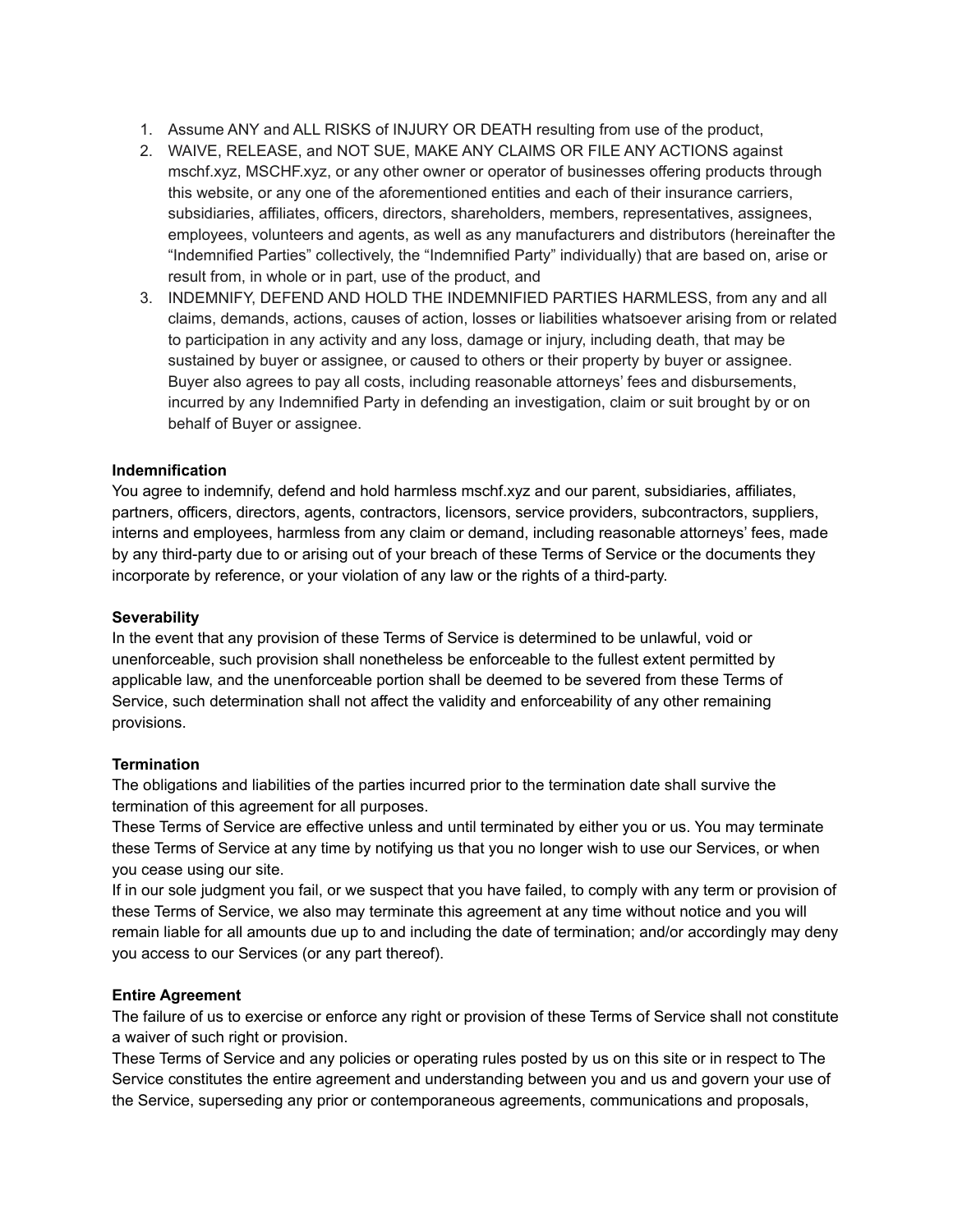whether oral or written, between you and us (including, but not limited to, any prior versions of the Terms of Service).

Any ambiguities in the interpretation of these Terms of Service shall not be construed against the drafting party.

# **Governing Law**

These Terms of Service and any separate agreements whereby we provide you Services shall be governed by and construed in accordance with the laws of United States.

# **Changes to Terms**

You can review the most current version of the Terms of Service at any time at this page. We reserve the right, at our sole discretion, to update, change or replace any part of these Terms of Service by posting updates and changes to our website. It is your responsibility to check our website periodically for changes. Your continued use of or access to our website or the Service following the posting of any changes to these Terms of Service constitutes acceptance of those changes.

# **Contact**

Questions about the Terms of Service should be sent to us at support@mschf.xyz.

**Mobile Messages.** These terms relate specifically to your use of text/SMS messages to receive one-time passcodes and marketing text from MSCHF and its brands (i.e. At All Costs, Foot by Foot (FxF), Blur, Boosted Packs and more).

**(a)** Receiving one-time passcodes and marketing text in an SMS message. By providing a mobile phone number, you represent and warrant that you are in lawful possession of the mobile phone or wireless device to which you request directing messages to be sent. You agree and represent that all registration and contact information provided as part of your account, including the mobile phone number registered, is accurate and current. If any of your registration or contact information or your mobile phone number changes, you agree to update it immediately. You are solely responsible for the use of the Services by you and anyone you allow access to the Services.

**(b)** Short Code; Quantity of Messages. You acknowledge and agree that the Service may send you recurring messages that provide one-time passcodes or marketing text.

**(c)** Functionality; Security; Mobile Use Precautions. The Services may not be available at all times and in all areas; certain variables could affect delivery of the messages, including but not limited to the functionality of your carrier's network and text messaging platform, and restrictions set by your carrier to your account. Neither MSCHF and its brand nor its third party service providers guarantee message delivery, completeness, accuracy, or timeliness, or that Services will be available at all times. Neither MSCHF and its brands nor its third party service providers are responsible for messages that are lost or misdirected.

**(d)** Third Party Charges and Mobile Messages. If you choose to receive your one-time password or marketing text in an SMS message, a device that can receive the SMS is required. SMS messages are not available on all carriers or on all rates plans. Even for Services for which MSCHF and its brands do not charge, standard message and rates may apply from your mobile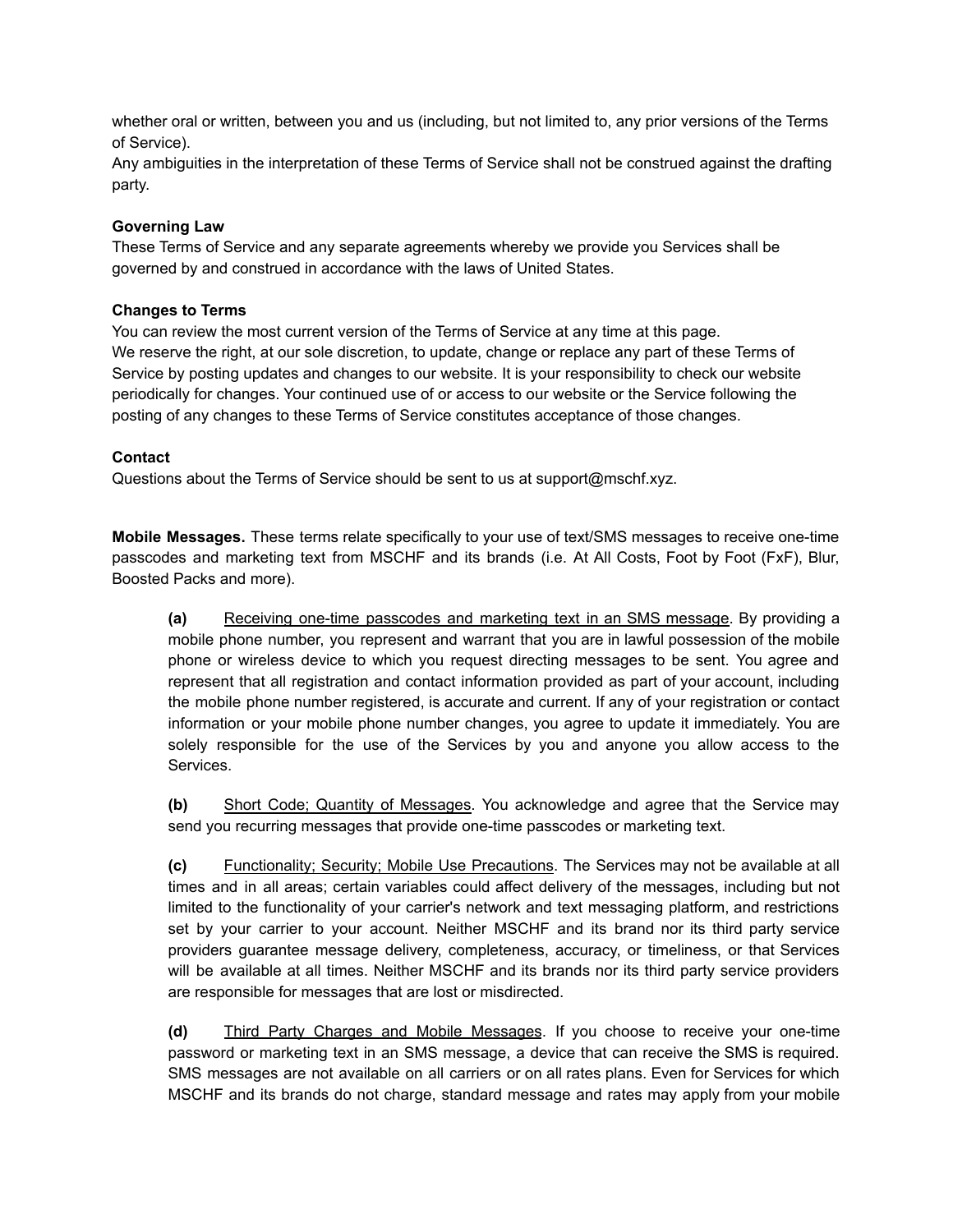or wireless device carrier. Your carrier may charge you for each text message sent and received. Contact your carrier for text messaging rates and terms applicable to your plan. You are solely responsible for any fees or charges incurred from participating in the Services. Under no circumstances will MSCHF, its brands, its third party service providers, agents or affiliates be responsible or liable for any text messaging or wireless service charges incurred by you, any person responsible for charges related to the registered mobile or wireless device, or any person having access to the registered mobile phone or wireless device, or for any overcharge or billing error by or any billing dispute with any mobile or wireless device carrier.

**(e)** How to Opt Out. If you have supplied your mobile phone number as part of your user account or as part of a web form on MSCHF owned sites, you may also have the ability to opt out by signing into your account and removing your phone number or by requesting your removal in an email instead.

**(f)** Customer Care. For customer support, go on the Internet to www.mschf.xyz/about, or call 1-833-802-8117.

# **Privacy Policy**

We collect information when you visit, use, or view our Services or otherwise voluntarily submit your information when contacting us.

# **Kinds of Information We Collect**

We may collect information that you voluntarily give us, as well as location-based information and site visitor-ship data as described below.

# **Personally Identifiable Information**

In order to take advantage of certain features, you may be asked to provide personally identifiable information about you that would enable someone to contact you directly. Personally identifiable information includes your email address, name, postal/mailing address, telephone numbers, social security number, shipping and billing addresses, or persistent identifier (such as a customer number held in a cookie) which is associated with personally identifiable information, as well as other information that you may provide voluntarily. We collect such personally identifiable information that you give us so that we may view:

the date and time you access the Services;

your internet service provider, mobile carrier, or data services provider;

your Internet Protocol (IP) address;

the pages you visit;

the products you purchase and review;

the links you click;

the features used;

how and when you interact with the services;

the content, images and advertisements you select; and

how you arrived at the Services and where you go when you leave.

We will use the personally identifiable information we collect to provide you with specific information and services that you request, and with additional information and services that may be of interest to you. By providing your personally identifiable information, you fully understand and consent to the collection and processing of such information in the United States of America and other countries. To protect your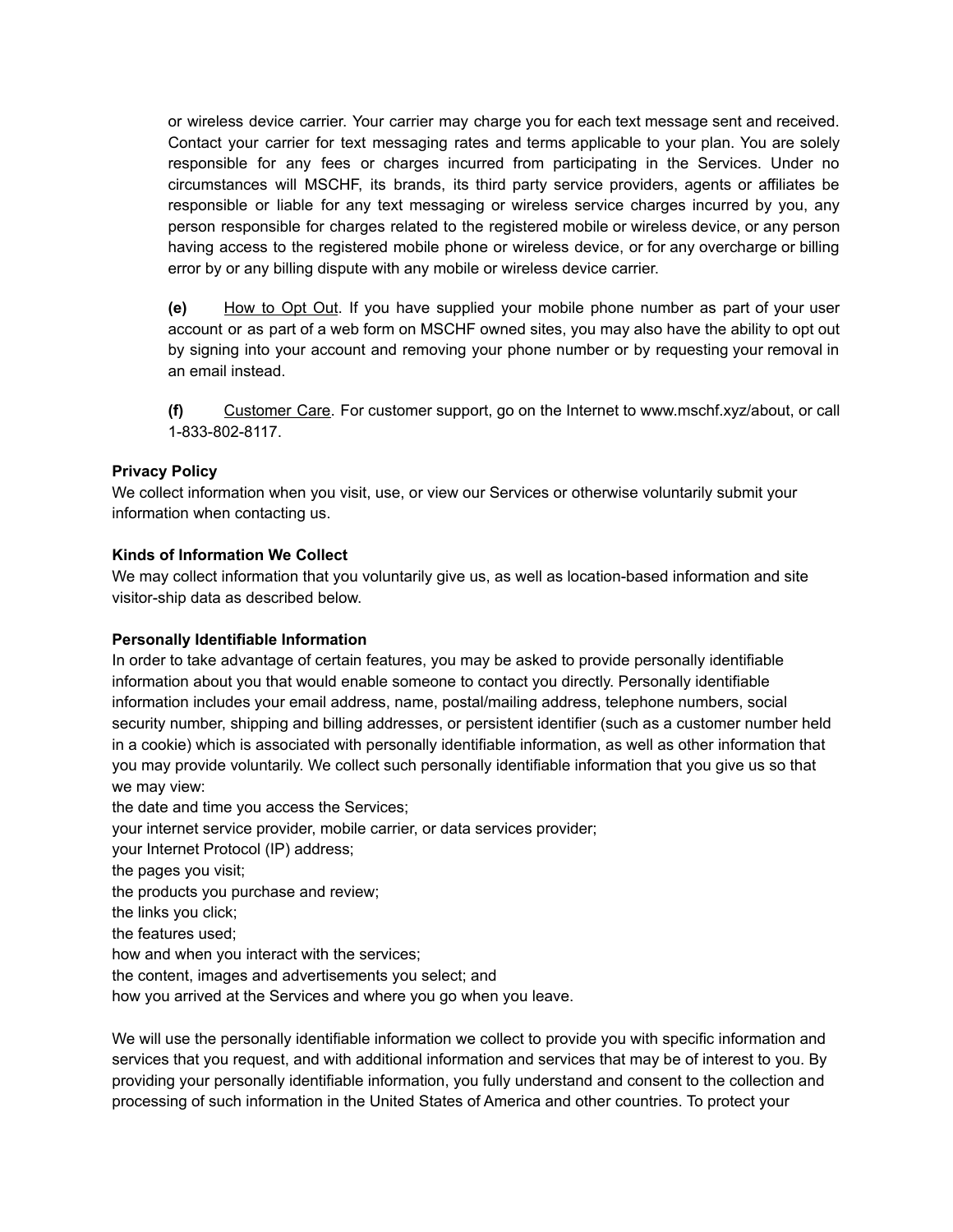privacy and security, we will also take reasonable steps to verify your identity, such as requiring a password and user ID, before granting access to your data. While we strive to protect our user's personal information and privacy, we cannot guarantee the security of any information you disclose online, and you do so at your own risk.

We may also collect non-personal information such as your IP address and use 'cookies' on the website. The information obtained from collecting IP addresses and using 'cookies' is not personal information about you. For more information, please read the sections on IP addresses and cookies below.

#### **Location-Based Information**

We may collect information relating to your general location based on (1) information you manually provide, (2) the IP address of your computer, (3) Global Positioning System (GPS) information sent to us by your GPS-enabled device, and (4) the proximity of your laptop computer, mobile wireless device, personal digital assistant, personal communication system, or other communications device (your "Personal Communication Device") to the nearest radio tower or cell site. We may also be able to detect when your Personal Communication Device is activated as well as when and how you are using it. MSCHF may collect data to verify the information you provide manually and to provide you with location-based content. We may associate Personally Identifiable Information with location-based information provided by you or your Personal Communication Device solely for our internal use and to improve your experience with the Services.

#### **Site Visitor-ship Data**

Site visitor-ship data is information about the way a website is used that is not associated with an individual's identity. We use anonymous data regarding online behavior to better understand how people use our Services. To that end, we may use aggregated, anonymous online traffic behavior along with information from third parties to track usage trends and thereby improve the Services. We may also use this aggregated, anonymous information to develop reports that we may share with third party marketing partners and affiliates. The kind of information we may collect includes:

the date and time you access the Services;

your internet service provider, mobile carrier, or data services provider;

your Internet Protocol (IP) address;

the pages you visit;

the products you purchase and review;

the links you click;

the features used;

how and when you interact with the services;

the content, images and advertisements you select; and

how you arrived at the Services and where you go when you leave.

Most site visitor-ship data is collected using data collection tools such as web beacons, cookies, embedded web links and other software (together, "Data Collection Tools"). Data Collection Tools are typically small data files or software that are sent to your browser and stored on your computer or mobile device hard drive. Most browsers and display software can be set to inform you when Data Collection Tools are being used or other tracking software is being sent to your computer or Personal Communication Device. They also provide you with the option of refusing such Data Collection Tools. However, refusing to allow the use of Data Collection Tools may, in some cases, preclude you from using, or negatively impact the display or function of, certain areas or features of the Services, including preventing you from purchasing products.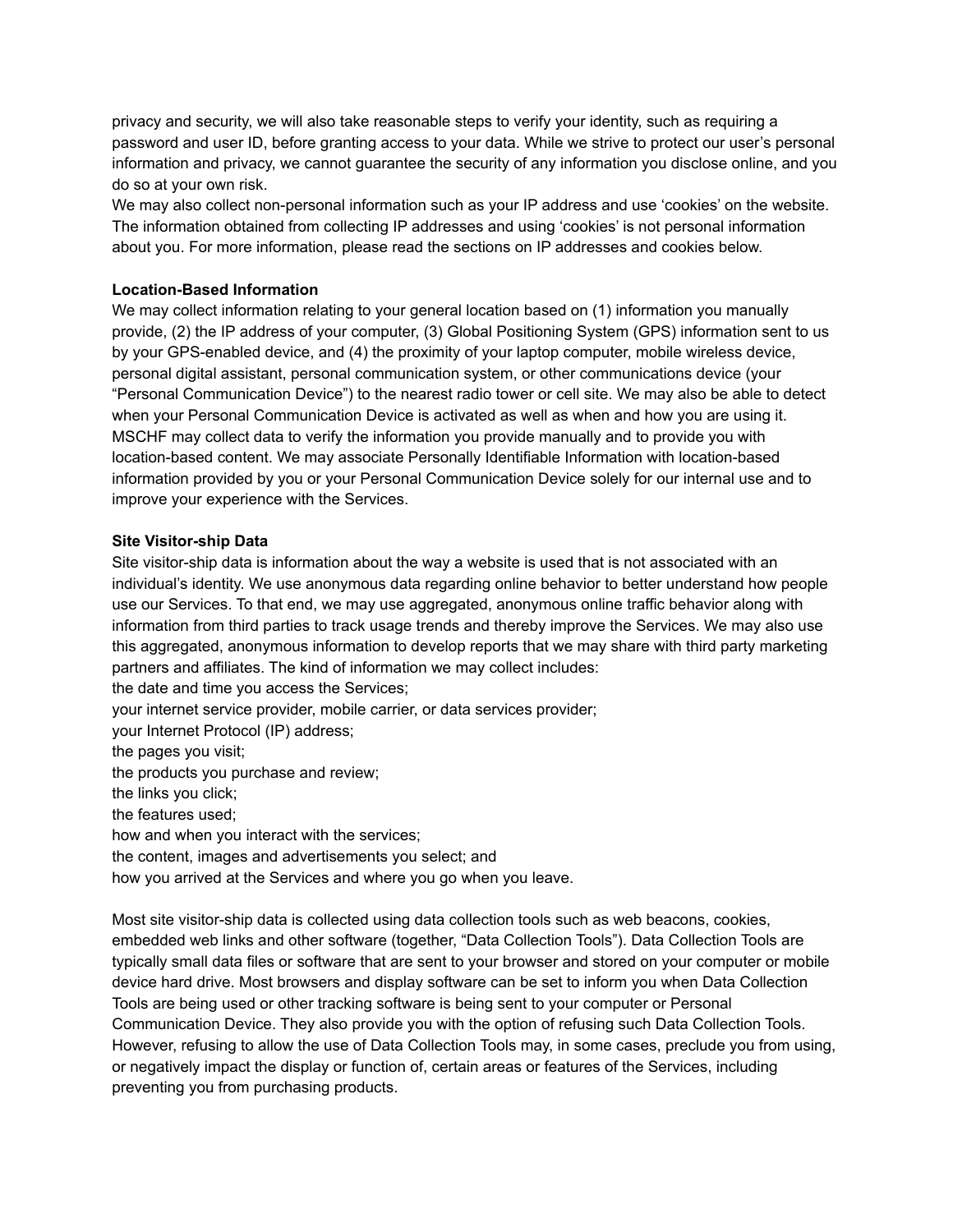Data Collection Tools may store the information in your shopping cart and allow us to relate your use of the Services to other information about you, including your Personal Information. We may do this to improve and personalize your experience with the Services and help resolve problems you experience through your use of the Services.

# **Do Not Track**

We do not adjust or alter our Site's data collection and use practices when receiving Do Not Track transmissions from your browser.

# **Disclosure of Information**

MSCHF will not release any personally identifiable information to third parties without your consent except as follows:

By providing us your personally identifiable information grants MSCHF, the right to use such information for the provision of Services to you and for the benefit of MSCHF without restrictions for the purposes that include, without limitation, research, marketing, and content, product and lead development.

MSCHF may share information we collect with our business and third party marketing partners. If we share your information, we will request that such third parties treat your information in accordance with this Privacy Policy and refrain from disclosing or using your personally identifiable information for purposes other than for the provision of Services to you or for the benefit of MSCHF. MSCHF does not provide personally identifiable information to unaffiliated third parties for use in marketing directly to you. To the extent required, you hereby authorize this use of your personally identifiable information.

We may disclose information we collect, including personally identifiable information, to third parties as required or permitted by law. For example, we may disclose information:

to regulators;

to law enforcement authorities pursuant to an official request;

to vendors who provide us with services; and

to companies that may acquire part or all of MSCHF or an affiliated company.

MSCHF is not responsible for the protection of the information you provide to other websites. You should be aware that when you voluntarily disclose personally identifiable information through other applications and websites, such information can be collected and used by others and may result in unsolicited communications.

# **Advertising**

We may use third-party companies to serve ads and provide content through the Services. These companies may use cookies and other Data Collection Tools that are not sent by us to learn about your use of the Services and other websites and apps in order to present personalized advertisements and other messages that may be of interest to you. MSCHF is not responsible for such cookies and tracking software.

# **Commercial Transactions**

Circumstances may arise where, whether for strategic or other reasons, we decide to sell, buy, merge or otherwise reorganize our business. Such a transaction may involve the disclosure of personally identifiable information to prospective or actual purchasers or joint venture partners, or the receipt of it from sellers. It is our practice to seek appropriate protection for information in these types of transactions.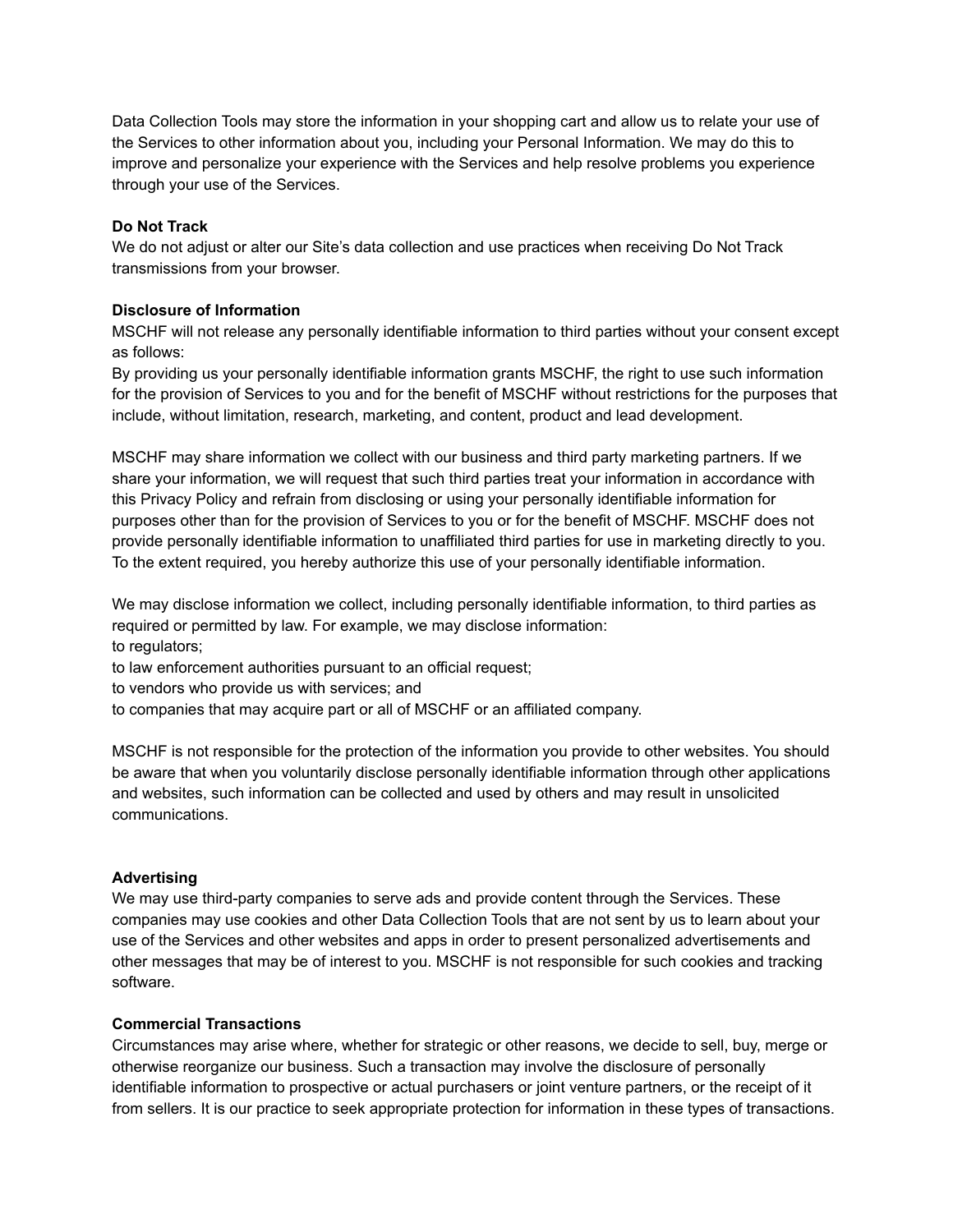#### **Information Security**

Whenever you enter an area of the site that carries or requires you to enter sensitive information such as your credit card details, a padlock icon will appear in the address bar of your browser, indicating that the page is secure. MSCHF uses the Secure Sockets Layer (SSL) and Private Communications Technology security standards that are supported by Microsoft Internet Explorer 4.0 or later and other popular browsers. SSL encodes your personal information by encrypting credit card number, name, address, phone number, identification number and your password so that they cannot be read by unauthorized parties.

While we may provide encryption technologies and use other reasonable precautions to protect confidential information and provide suitable security, we do not guarantee that information transmitted through the Internet is secure, or that such transmissions will be free from delay, interruption, interception or error.

MSCHF may implement certain physical, technological and managerial procedures to safeguard the personally identifiable information we collect. However, these procedures do not guarantee that the information will remain secure against theft or misuse.

#### **Communications**

From time to time, MSCHF and its affiliates may communicate with you regarding your transactions and the administration of your account, current projects, special offers, invitations to events, offers for services, new product previews and updates to the Services, press releases and announcements concerning the services we provide, contests and sweepstakes, as well as important changes in our Terms of Use and this Privacy Policy. By providing us with your e-mail address and/or your mobile phone number, you consent to receiving such communications. If at any time you decide for any reason that you no longer wish to receive such communications, you may "opt out" of receiving them by using one of the following methods:

Select the "opt out" or "unsubscribe" link, or follow the opt-out instructions that may be included in such communication.

Where applicable, return to the web page(s) or service where you originally registered your preferences and follow the opt-out instructions.

E-mail us at support@mschf.xyz. Be sure to provide your name, e-mail address and postal address, and specific relevant information about the particular service you no longer wish to receive.

Please be aware that when you opt out of receiving communications, it may affect the services you have chosen to receive from us where accepting the communications is a condition of receiving such services. By registering as a user or purchasing products, you consent to receiving administration and transaction related communications.

# **Hyperlinks and Referrals**

Other websites accessible through the Services (through hyperlinks, advertisements or otherwise) have their own privacy policies and data collection, use and disclosure practices. Please consult their terms and conditions and privacy policies prior to use.

We do not, even periodically, review the privacy policies or terms of use of third parties and we are not responsible or liable for their privacy practices, availability or reliability of the services they may provide, or the accuracy or completeness of their content.

# **Children's Privacy**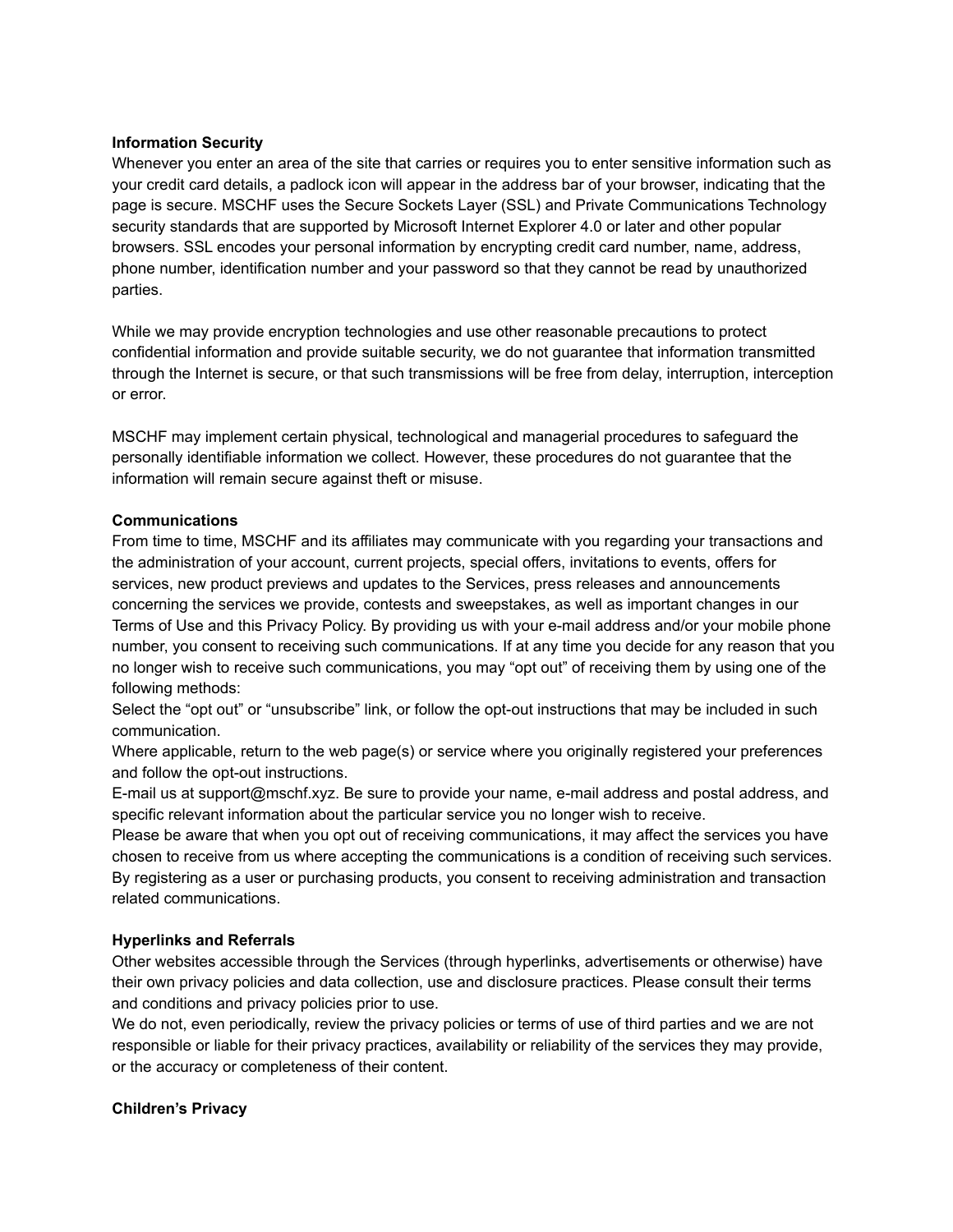We do not knowingly collect or distribute personally identifiable information from children under the age of 13. As one measure to ensure that we do not gather personally identifiable information from children under 13, we require that all individuals provide a valid credit card number before completing a purchase order. If you are the parent or guardian of a child under the age of 13 and believe that we have collected personally identifiable information contrary to this policy or, in the United States, the Children's Online Privacy Protection Act (COPPA), please contact us by email so that we may delete such information. You can learn more about COPPA at the United States Federal Trade Commission website: http://www.ftc.gov/privacy/privacyinitiatives/childrens.html

#### **Safe Harbor Data Privacy Notice**

In the US, MSCHF adheres to the Safe Harbor Principles published by the U.S. Department of Commerce (the "Safe Harbor Principles") with respect to personally identifiable information it receives from the European Union. This notice outlines MSCHF's general policy and practices in compliance with the Safe Harbor Principles, including the type of information to which this notice applies, how we use information, and your choices regarding our use of, and your ability to correct, your personally identifiable information. For purposes of this notice, "personally identifiable information" includes information (a) transferred from the European Union to the United States; (b) recorded in any form by us; and (c) pertaining to a specific individual who is identified in, or is identifiable from, the data. This notice applies to all personally identifiable information we handle, including on-line (except as noted below), off-line, and manually processed data. If there is any conflict between this Privacy Policy and the Safe Harbor Principles, the Safe Harbor Principles will apply.

#### **Notice and Choice**

We obtain personal information only as permitted by the Safe Harbor Principles or with the consent of the individual affected. We may ask for your consent to collect, use, and/or disclose personal information in certain ways, and you may be required to give your consent in order to use our services. To the extent permitted under the Safe Harbor Principles, we reserve the right to process personal information in the course of providing services through the Services without the knowledge of individuals involved.

# **Transfers**

MSCHF will obtain assurances from its affiliates that they will safeguard personal information consistently with this Privacy Policy. If we learn that an affiliate is using or disclosing personal information in a manner contrary to this Privacy Policy, we will take steps to prevent or stop the use or disclosure.

#### **Security & Enforcement**

MSCHF will take reasonable precautions to protect personal information in its possession from loss, misuse and unauthorized access, disclosure, alteration and destruction, and it will conduct compliance audits of its relevant privacy practices to verify adherence to this Privacy Policy. We cannot guarantee, in every circumstance, the security of the personal information you provide through the Services. All incoming encrypted information is routed through our firewall, which serves as a gatekeeper for our system. Only data containing the correct authorisation is permitted past the firewall. Attempts to pass the firewall are constantly monitored for suspicious activity.

# **Effective Date**

This is our most current Privacy Policy and is effective as of August 1, 2019. We reserve the right to change any of our terms and policies at any time, without notice. If we change it, we will post the